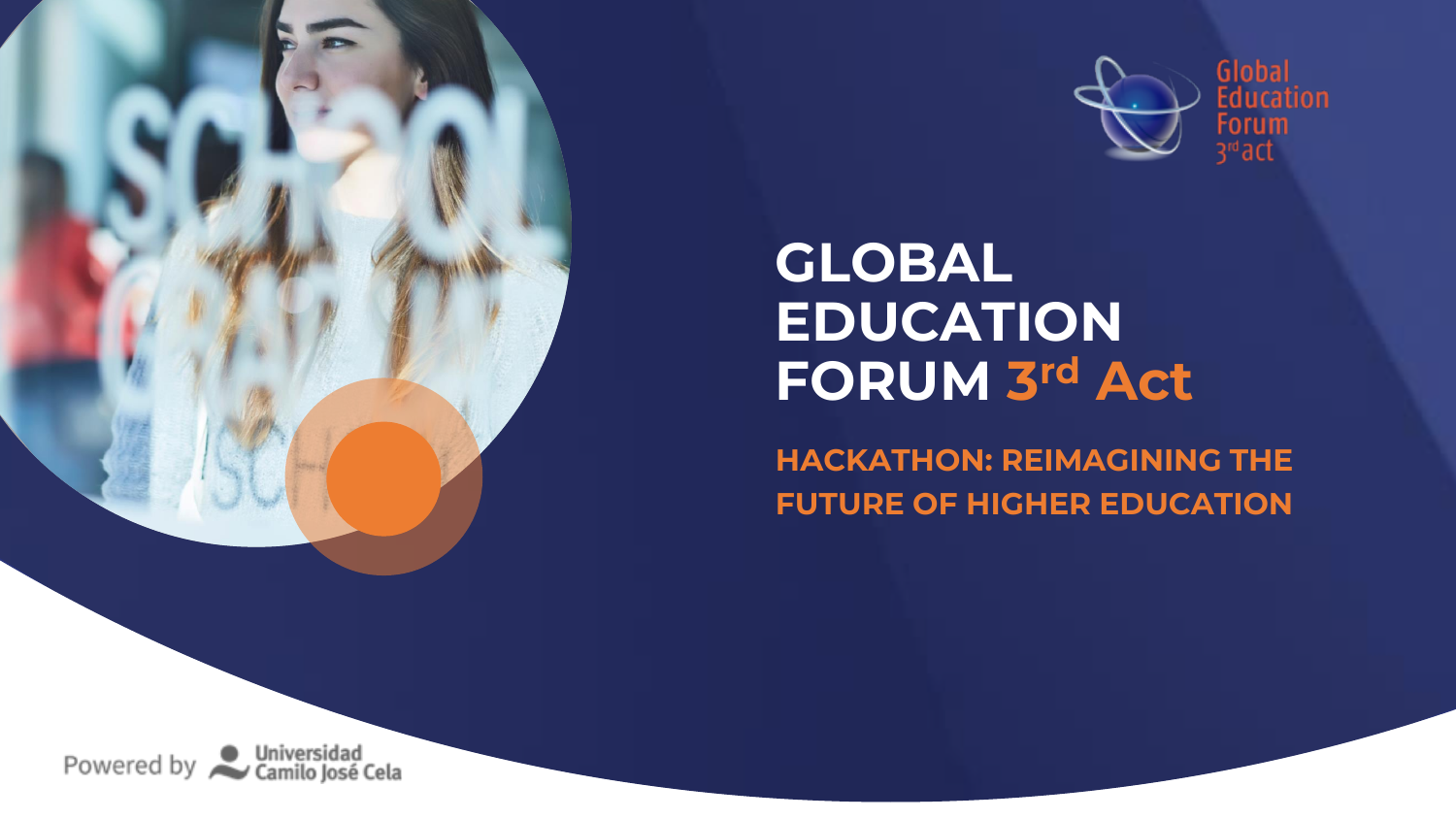



# **ABOUT THE GEF**

In **2010 and 2011**, SEK Education Group opened the discussion about the **need for an urgent transformation of the education model** throughout society. The traditional model was in crisis. A "movement" that proposed changes and discussed alternatives, generating enthusiasm and a willingness to innovate was born.

Ten years later, the Global Education Forum 3rd Act has been launched to address the **urgent transformation of the university system and** the **crisis of higher education models** due to the pandemic and new hybrid models, the exhaustion of the traditional system and its financing, and the incorporation of new players. Rethinking the purposes of formal higher education is now imperative.

SEK Education Group, started this reflection in June 2020 with the **think tank "Future & Learning",** where a living framework for discussion was established on how universities should face the challenges posed by COVID and reinvent themselves. The four main topics of discussion will be entrepreneurship, social impact, digitalization and wellbeing.

The GEF is the perfect platform to generate a global movement of innovators in education that will help to change the future of higher education for the better. Will you join us?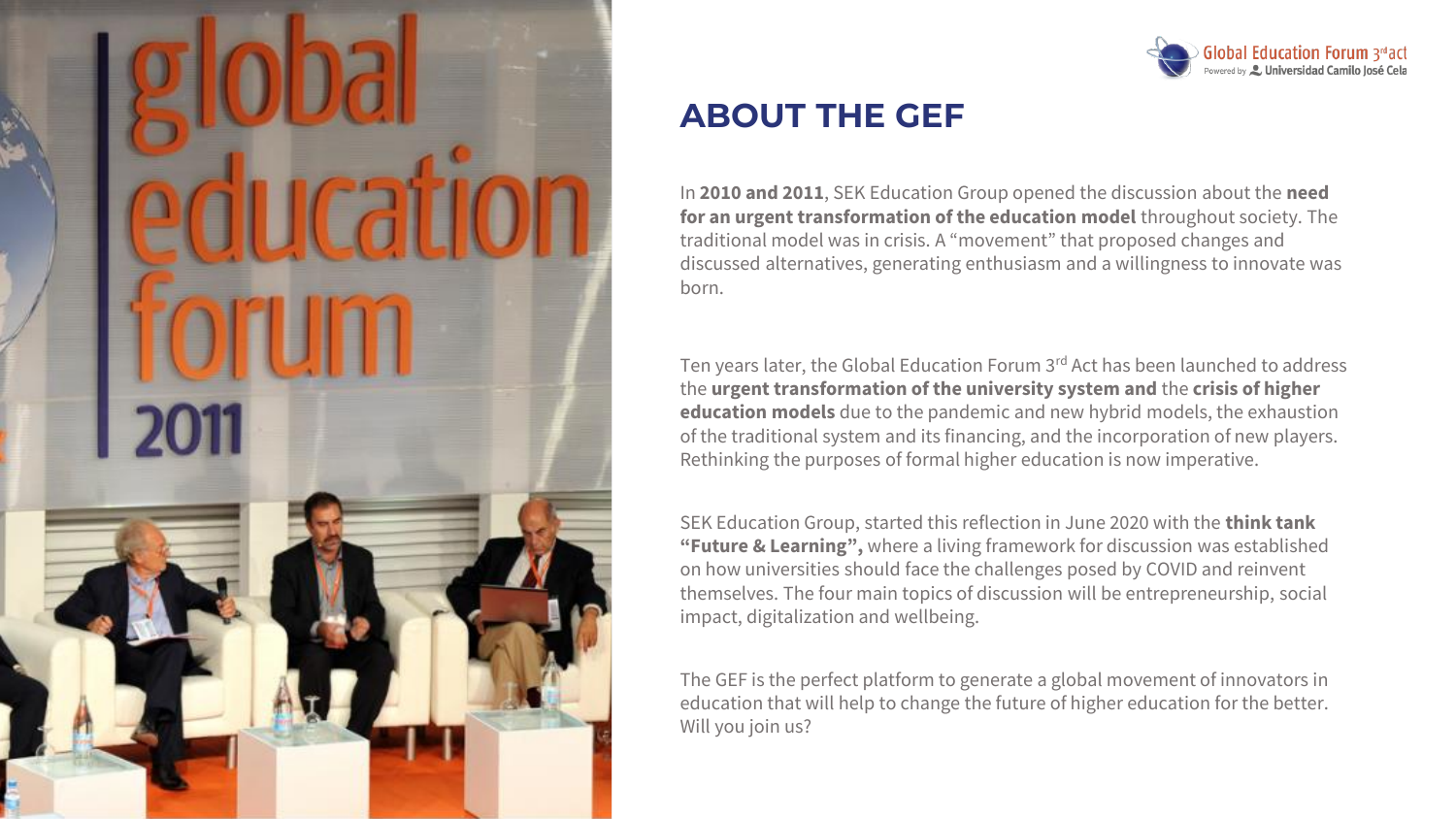



# **HACKATHON: "REIMAGINING THE FUTURE OF HIGHER EDUCATION"**

This global movement will culminate in the **Global Education Forum 3rd Act on the 13th, 14th and 15th of October**, where all the proposals and conclusions reached will be presented.

Leading up to the event, different activities will be held, such as the **Hackathon "Reimagining the future of higher education"** through which **the vision and voices of young people and students from schools and universities from the 5 continents will be heard.** They will present on the higher education and the university of the future, as its main current and future users.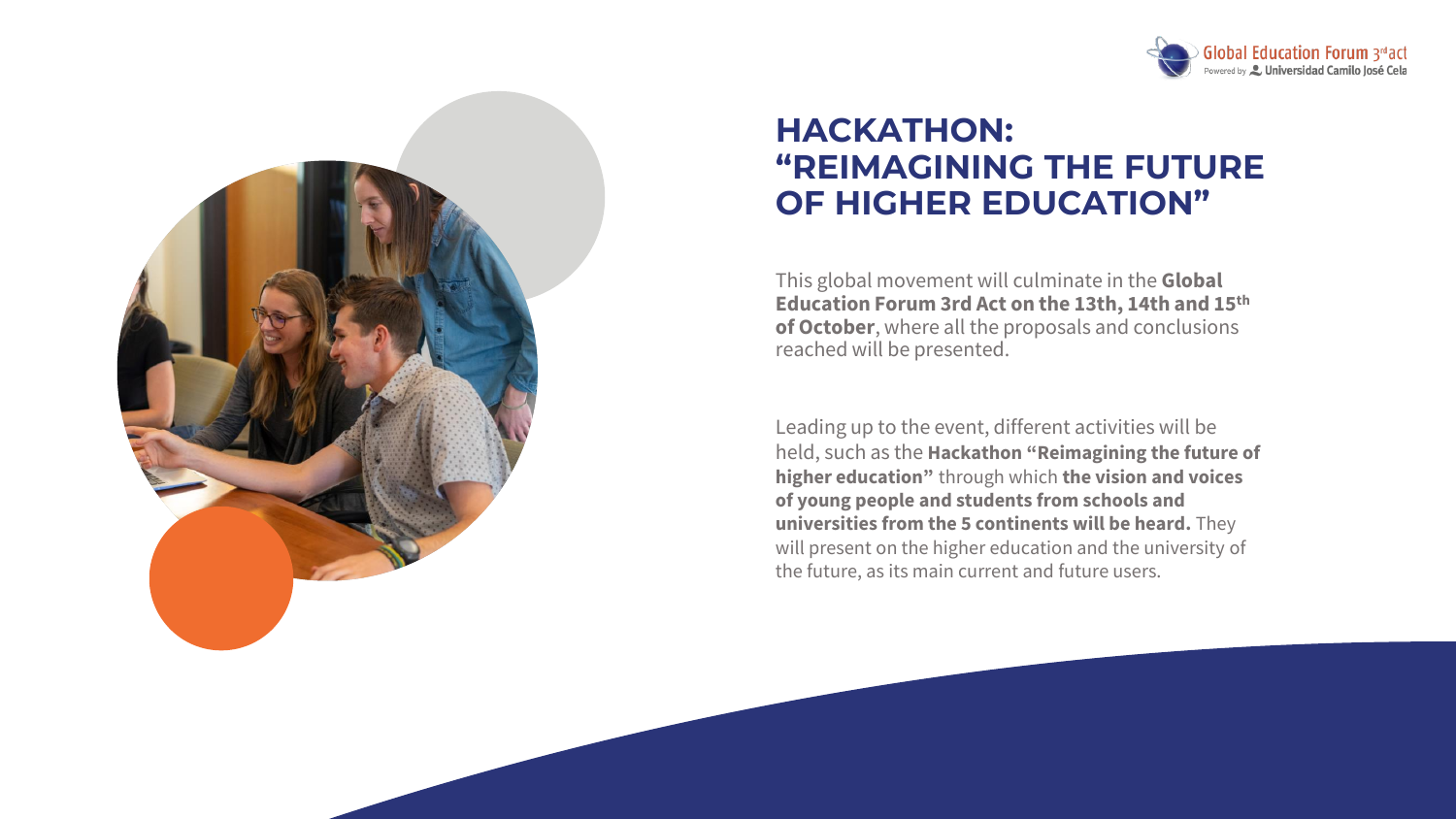



# **THE CHALLENGE**

We aim to **design the future of higher education together from the 5 continents**. To do so, we present the following challenge:

#### **"What does today's university need to be better?**

**What 3 things should it keep, 3 things should it add, and 3 things should it eliminate?"**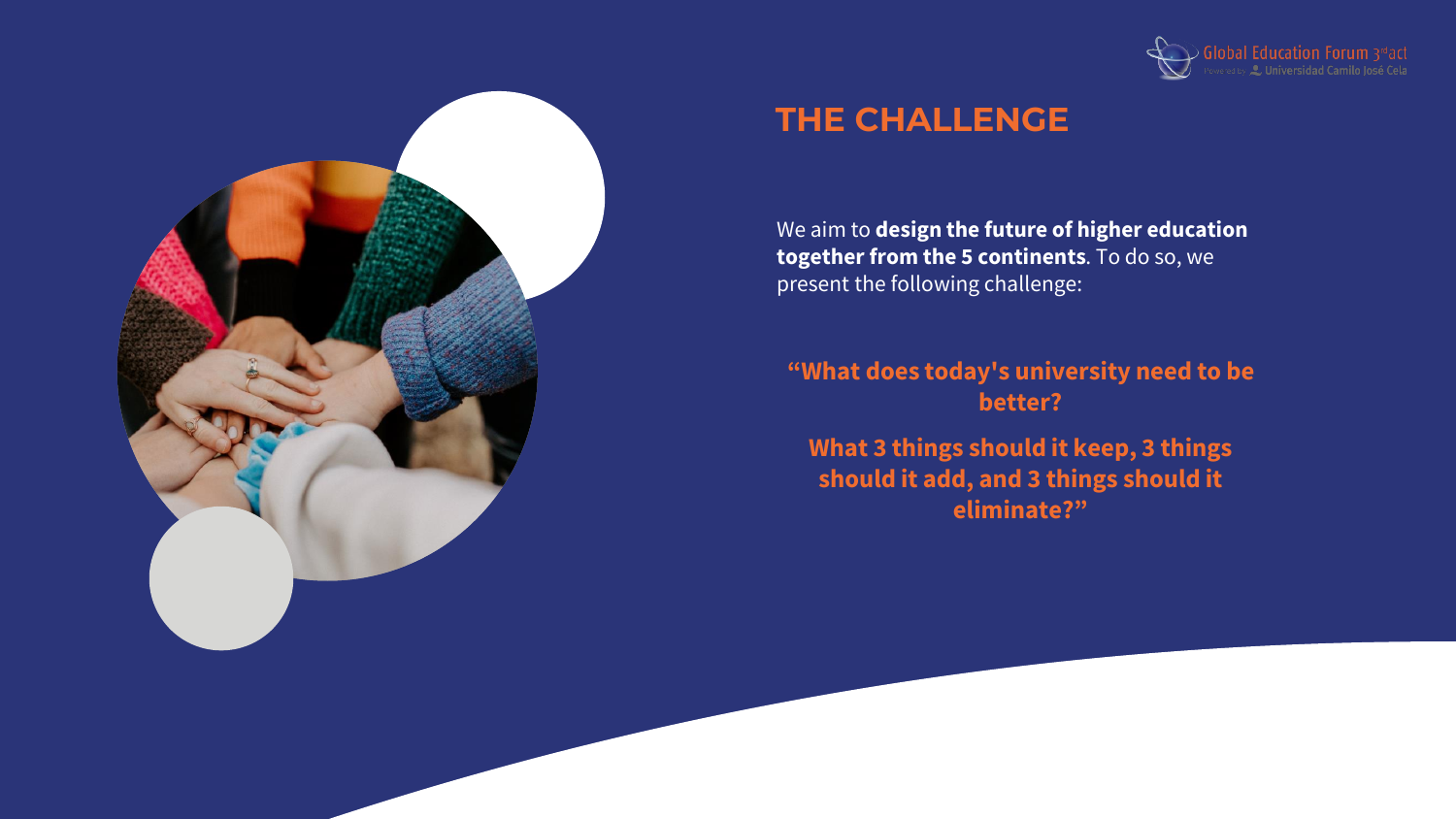

### **WHO CAN SOLVE THIS CHALLENGE?**

We want to make a global impact and **create the future of higher education together from the 5 continents**.

In order to achieve this, we are going to **bring together 10 of the best universities and 10 of the best schools from around the world** to **rethink together the future of higher education**.

Each university and school\* will have a team of **between 8 to 40 students** to participate in this global Hackathon for one week, which will **be facilitated by a lecturer or professor** from the university or school itself.

**AMERICA OCEANIA EUROPE ASIA AFRICA** 

*\*from 10th grade to high school students.*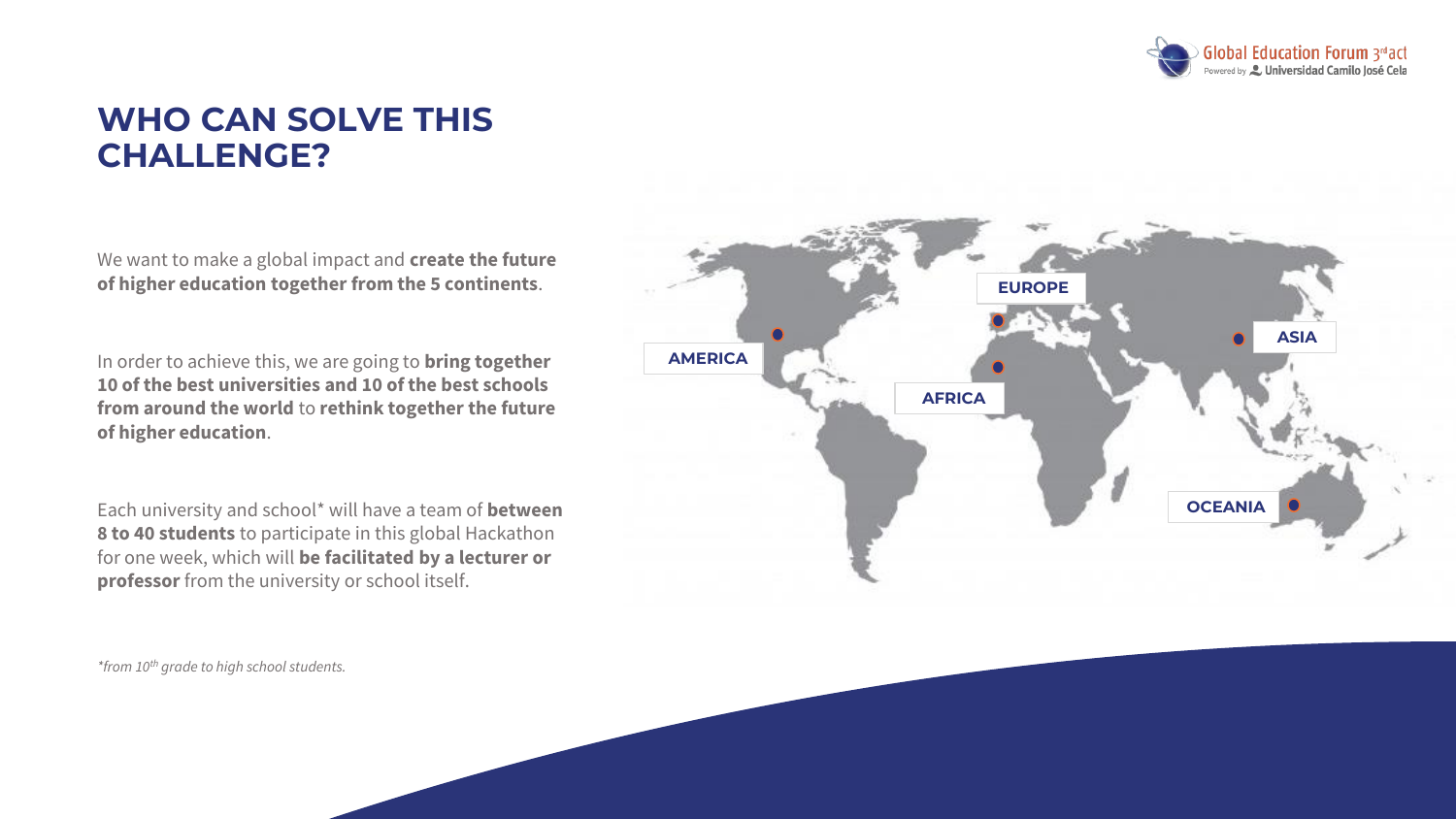



# **WHAT CAN YOU EXPECT TO GET OUT OF THIS EXPERIENCE?**

This experience will allow students from the university and/or college to participate in a **global reflection with other students from the best universities and schools around the world**, as well as **to identify new possibilities, trends and solutions**  for the educational model with the current and future audience of higher education: the students. It will also **foster teamwork, collaboration and creativity skills** in them, as you face **this global challenge together**.

In addition, you will obtain:

- **Certificate of participation** in the global Hackathon "Reimagining the future of Higher Education".
- **Prize of a one-year free license for Coursera** for each of the participants on the two winning teams: one from the university group and one from the schools group. The jury will evaluate and select the winning proposal from each of the two groups based on the following criteria:
	- How valuable, well-crafted and impactful the content of the proposal is
	- Solution to the challenge
	- The potential impact of the proposal for the university
	- The dedication of the team, teamwork and collaboration
	- The materials delivered and creativity employed in producing them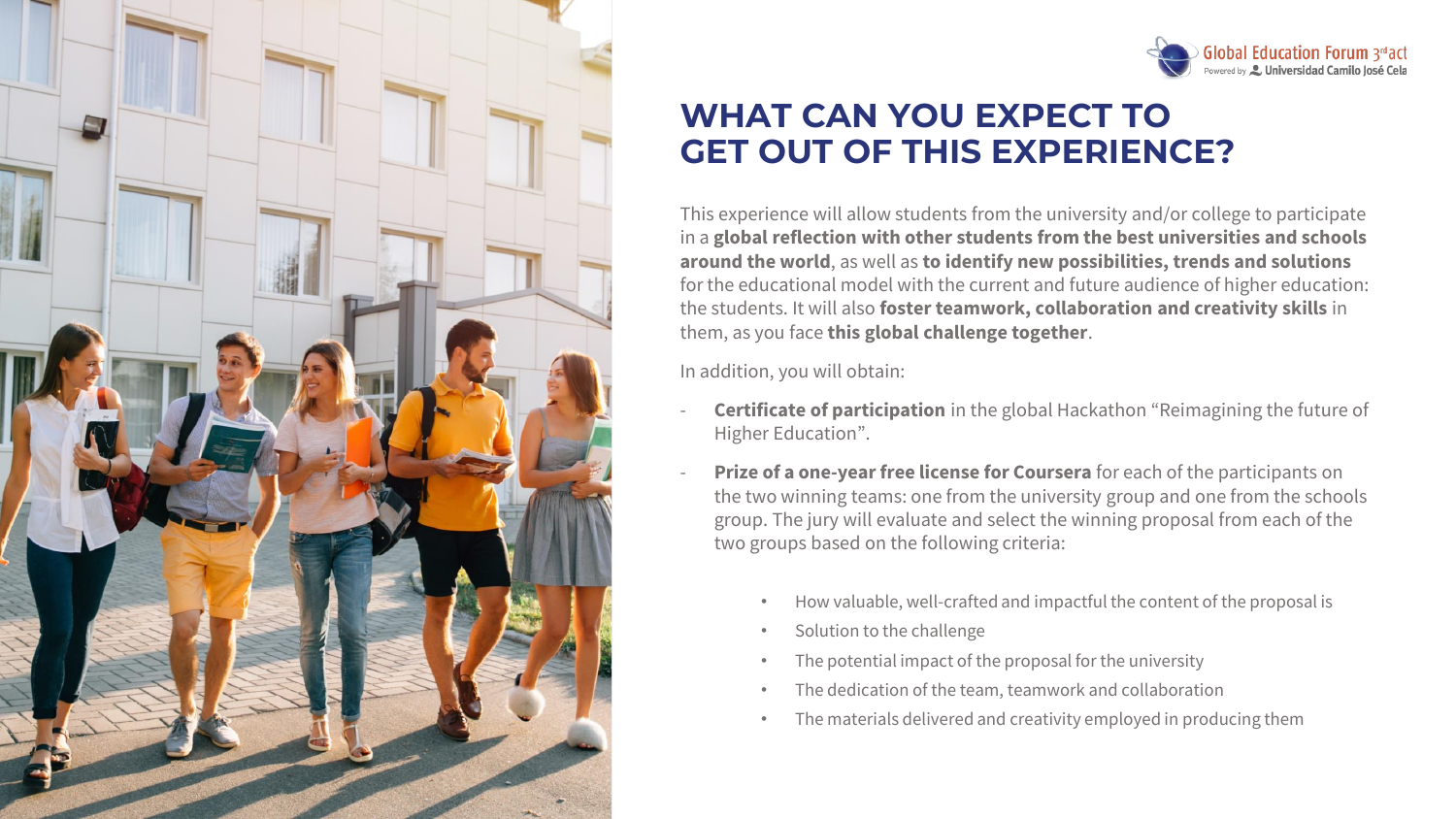

# **THE PROCESS**

**A week full of impact and learning\*,** where the different universities and schools participating from around the world will **reflect on the future of higher education, generating impactful solutions and developing different activities** that will be later **presented internationally through the Global Education Forum 3rd Act, on the 13th, 14th & 15th of October.**

*\*Recommended time for the Hackathon: 3 to 6 hours*

#### **1 st October – Kick-off meetings**

Online kick off meetings with the representatives and professors/lecturers at the participating universities and colleges to explain the instructions, dynamics and process of the Hackathon.

#### **4th October – Start of the Hackathon week**

Start of the Hackathon that will last throughout the week. Participants must solve the challenge by identifying the main current needs, proposing impactful solutions, and creating a prototype to visualize the university of the future.

#### **8th October – End of the Hackathon and deadline to send in materials**

On the last day of the Hackathon, participants should send the materials listed in this presentation to gef@ucjc.edu.

#### **13th, 14th & 15th October – Check out the results at GEF 3rd Act!**

During the Global Education Forum, the different materials shared by the participants will be projected so that the whole world can see the work done, ending on the last day with the presentation of the solutions of each participant, where a group of experts will reflect on the proposals and draw a series of conclusions about them.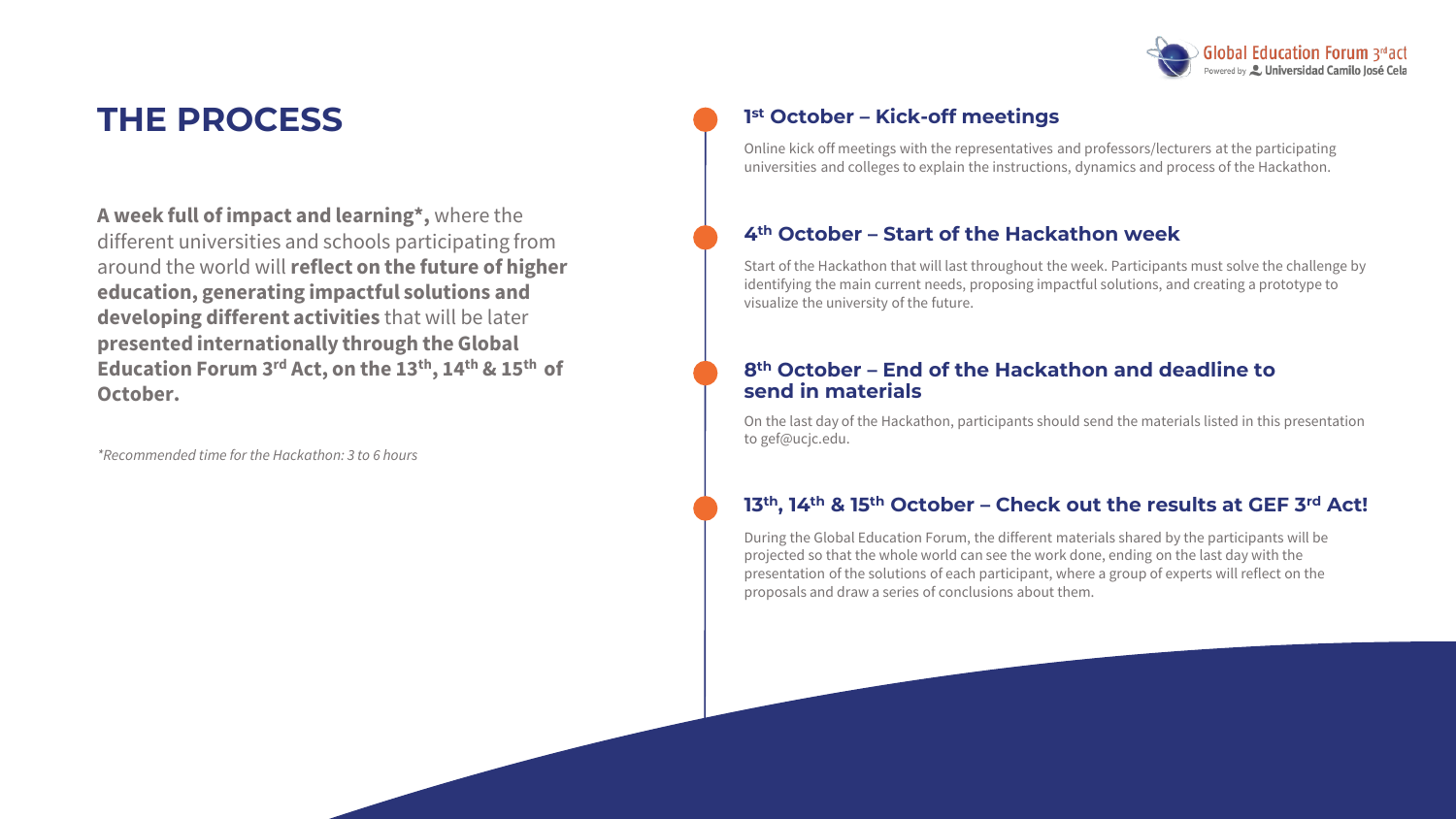

# **THE PROCESS: DESIGN THINKING METHODOLOGY**

**To solve the challenge in the best way**, we propose the teams follow the **Design Thinking Methodology\***, to **ground the challenge and identify the key needs** of the current university, to **bring solutions** that can generate real impact on future models, and **to visualize what this future of higher education would be like**.

*''*

*Design Thinking is a human-centred approach to innovation that draws from the designers' toolkit to integrate the needs of people, the possibilities of technology, and the requirements for business success.* 

TIM BROWN, CEO of IDEO

\*In the document **["Design Thinking Toolkit for the GEF Hackathon"](https://valhallainnovation.wetransfer.com/downloads/082f6ef00e1bfde75aad424fdba5179720210916102412/a4f9fe08f56af770d92f48d3d45bc0e820210916102412/cf8c74)** you will find a **series of proposed dynamics and templates to follow** during the process of solving the challenge. All these tools and dynamics are **recommendations** to follow in order to solve the challenge in the best possible way, **but not compulsory**. You can follow different processes, use other tools or even follow this process, selecting only those elements that you consider suitable.



**THE FUTURE OF HIGHER EDUCATION**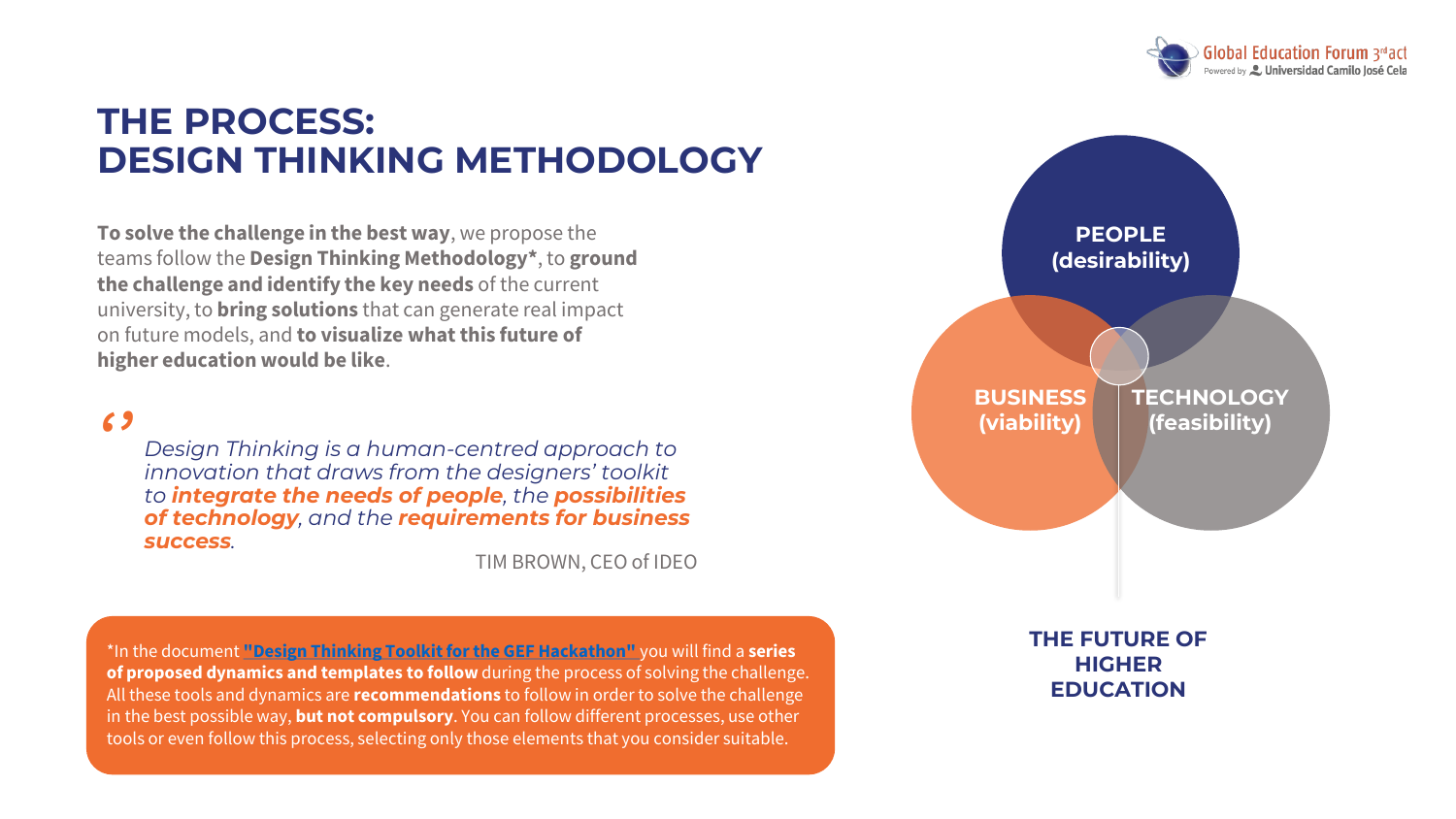

### **WHAT ARE THE DELIVERABLES?**



Video of **maximum 1 minute** where the team presents the **resolution of the challenge**, explaining **the identified needs, the possible solutions for them, as well as a general conclusion** of the devised higher education of the future, **demonstrated through the prototype**.

Try to **have the best possible picture resolution and sound quality, and introduce the university and the team that is solving the challenge at the beginning of the video.** We recommend following the sentence: "Hello! We are *university/school, and this is our future of higher education".*



**A final document in Power Point format that records the entire process carried out**, phase by phase, as well as the result obtained, explaining in detail the solution devised and the prototype created. **This final document will be shared with the jury** in order to analyze and draw conclusions about the solutions devised, as well as to be able to evaluate the proposals and choose the winner. This knowledge and process **will also be shared with the community through the Global Education Forum platform**.



**3**

Share with us during the Hackathon week around **5 images and 5 videos** that we can use to show the world through social media and during the event the work you do during the challenge.

We will have a whatsapp group where you can share all this content with us, and you can also share it through your social networks by tagging the different Global Education Forum account and using the official hashtag of the event: #GlobalEducationForum.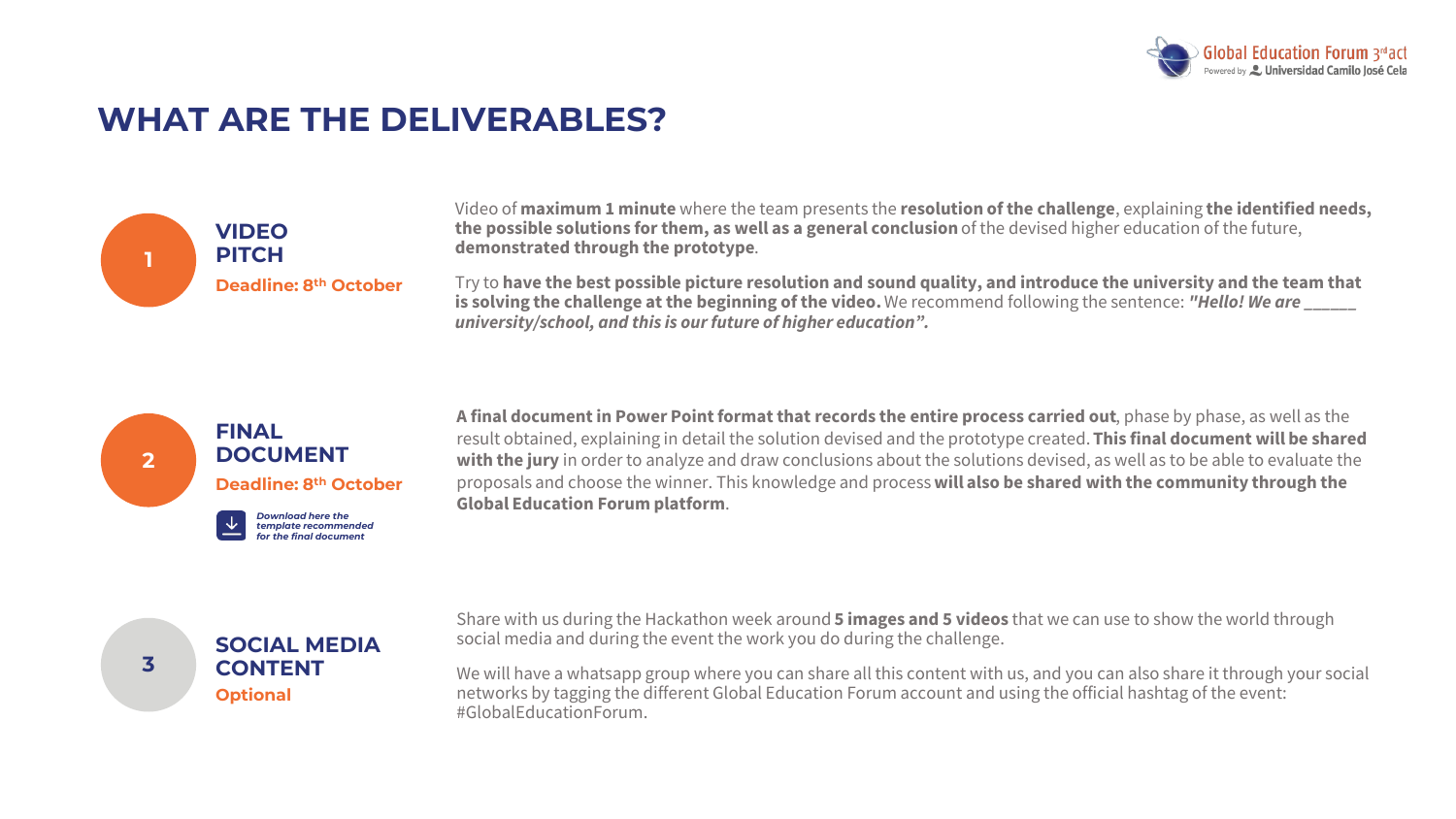

## **FOR SOME INSPIRATION**

### **VIDEO PITCH**

Video of **maximum 1 minute** where the team presents the **resolution of the challenge**, explaining **the identified needs, the possible solutions for them, as well as a general conclusion** of the devised higher education of the future, **demonstrated through the prototype**.

Try to **have the best possible picture resolution and sound quality, and introduce the university and the team that is solving the challenge at the beginning of the video.** We recommend following the sentence: *"Hello! We are \_\_\_\_\_\_ university/school, and this is our future of higher education".*





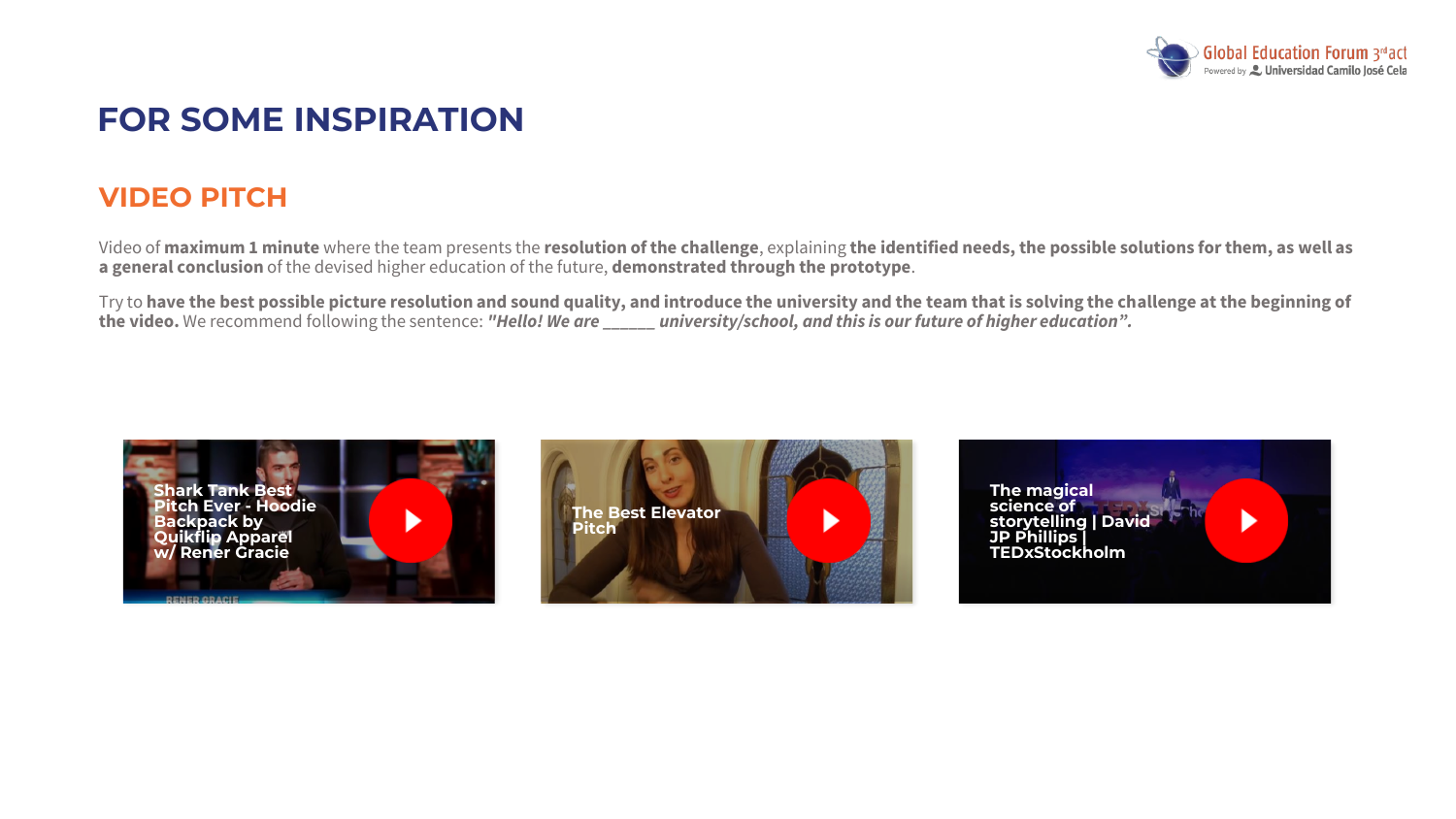![](_page_10_Picture_0.jpeg)

# **WHAT IS THE FIRST STEP?**

**Confirm your participation** in the international Hackathon "Reimagining the future of Higher Education" with the Global Education Forum or the Universidad Camilo José Cela team **and join the global community** of universities and schools changemakers.

Please **[fill in this form](https://valhallainnovation.typeform.com/to/NUU6LJUt)** so that we can have the correct information from your University or school to publish on the website.